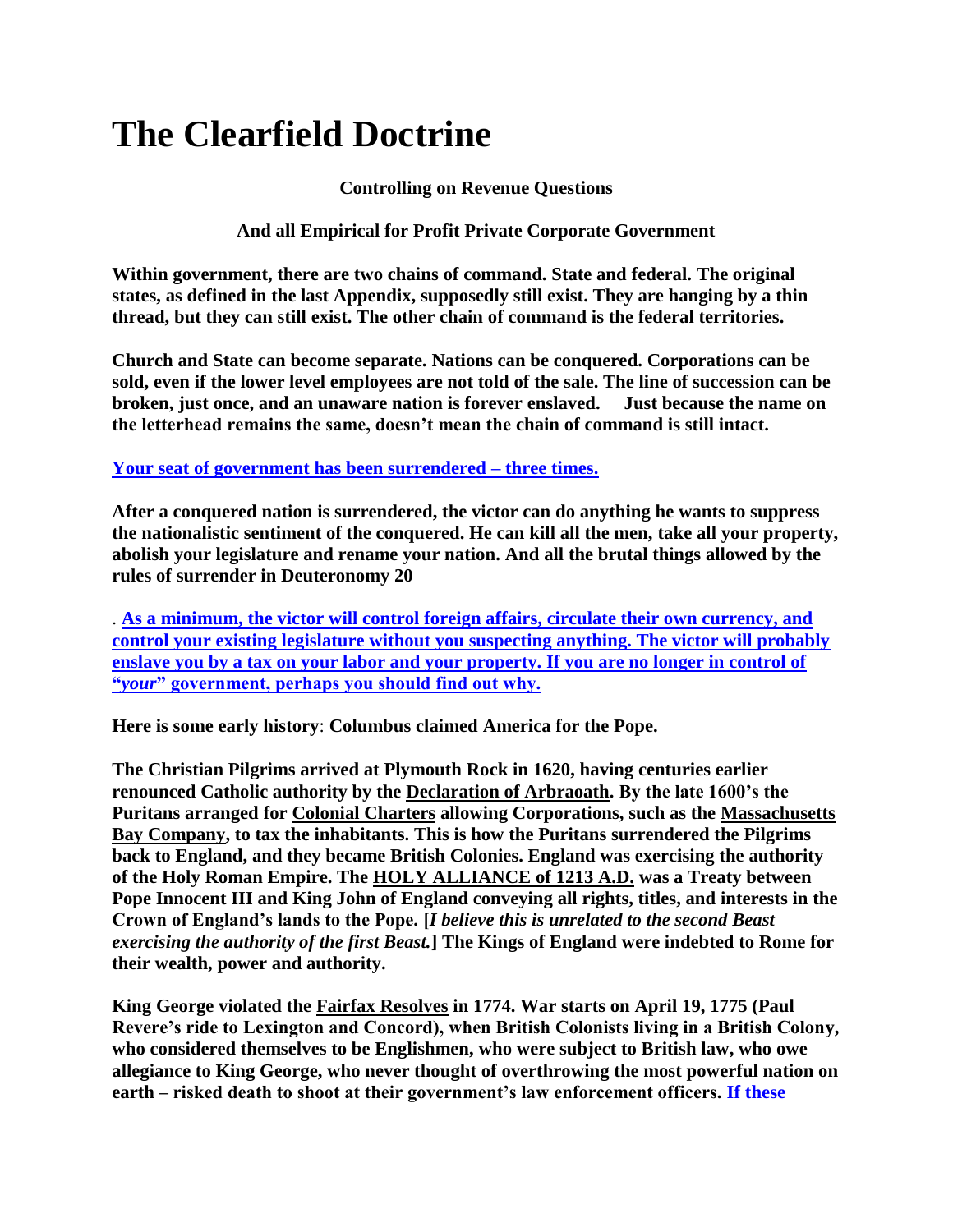**Christian farmers did not have a right to kill their government's law enforcement officers, then your U.S. Government has no right to exist. The entire legitimacy of your U.S. Government hangs on their right to reject their ungodly government. Romans 13:1 (KJV**) **"***Let every soul be subject unto the higher powers. For there is no power but of God: the powers that be are ordained of God*."

**In October 1781, after three weeks of negotiations, Cornwallis (who was a Freemason) "***surrendered***" to George Washington (who was also a Freemason), on the condition that the Bank of England would control the central bank of your new government**.

**Cornwallis' troops were then allowed to leave with their arms and ammunition – very unusual for a "***surrender***." The theretofore worthless Continentals were then redeemed at 100 cents to the dollar with British silver.** 

**Congress, under the Articles of Confederation, authorized Ben Franklin to borrow 8 million Livra from the British Crown. He signed the Note on July 16, 1782. The loan was due on January 1, 1788**.When it became obvious that the Note could not be paid, a Constitutional Convention was held to reorganize the bankruptcy. **Did your government schools tell you this? Now read the first sentence of Article 6**.

**The Treaty of Paris, 1783, allows the United States to exist, yet King George claimed that he was retaining title over the Holy Roman Empire and the United States of America as "***Arch-Treasurer***" and "***Prince Elector***." The very authority that allows the United States to exist, perpetuates the notion that Kings rule by divine right, and also retains the authority over your treasury for the Holy Roman Empire**. **If you claim that the U.S. has won its Independence, then you are acknowledging the legitimacy of rest of the Treaty. Perhaps you can now understand why your U.S. Constitution was pushed on you, and why feudal tenure still applies, and why your U.S. Government is in no way founded upon the Christian religion. And indeed, to this very day, the "***Department of the Treasury***" is not part of your U.S. Government.**

## **THE UNITED STATES GOVERNMENT REMAINS WITHIN THE BRITISH EMPIRE AND WITHIN THE ROMAN EMPIRE. I suggest that you study the issue for a week or so. Here are some links[:](http://freedomlaw.com/BRColony.html)**

<http://www.worldnewsstand.net/history/colony2.htm>

<http://freedomlaw.com/BRColony.html>

<http://biblebelievers.org.au/king35.htm>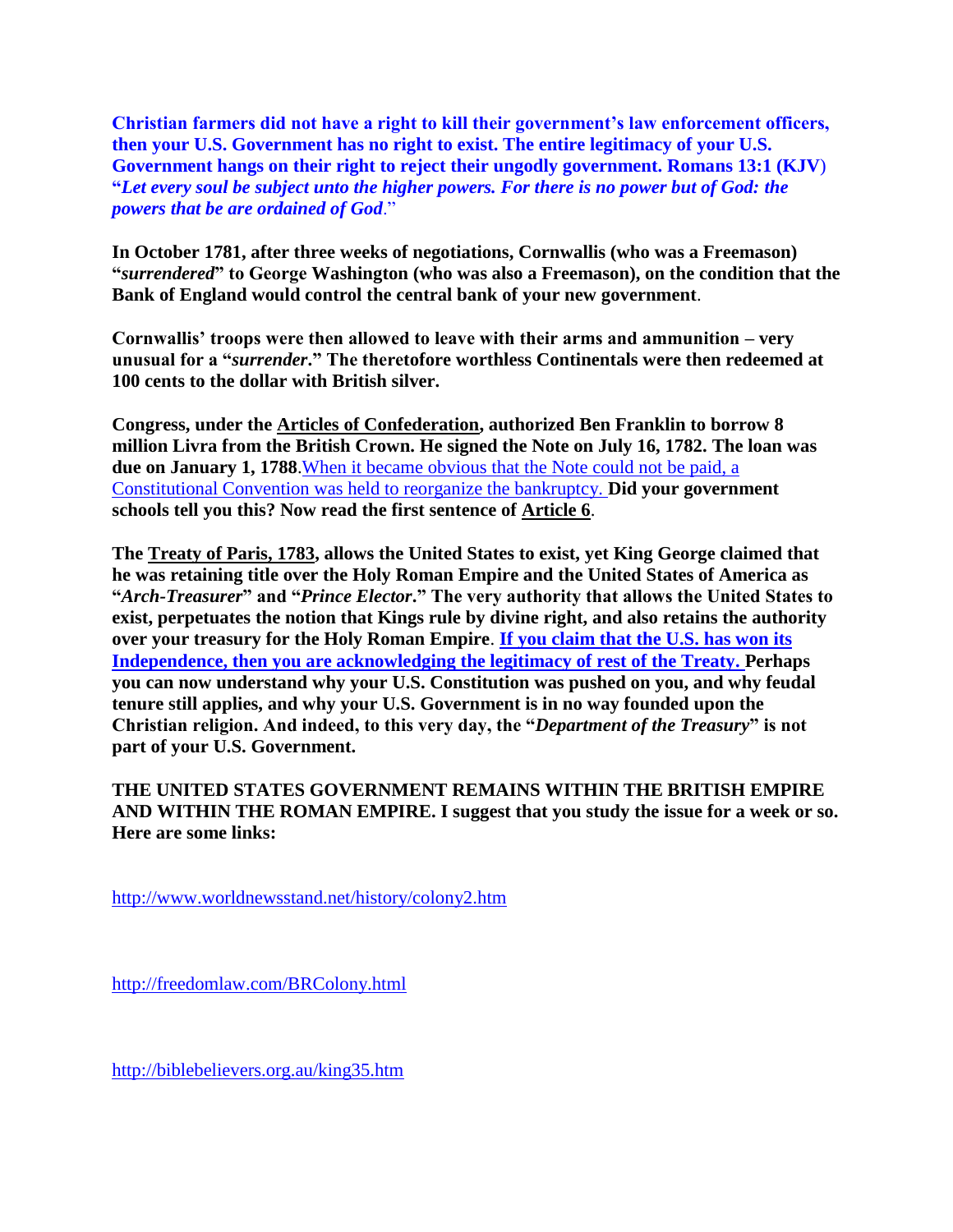<http://www.civil-liberties.com/books/nutshell.html>

<http://www.westwindnet.com/ireland/debatcen/messages/4849.html>

<http://www.civil-liberties.com/books/theking.htm>

(copy, and paste in browser)

**Mint, with the "***Department of the Treasury***" that has the IRS. • Pursuant to Treasury Delegation Order number 92, the IRS is trained under the direction of the United Nations Division of Human Resources.** ·**Executive Order 10422. The "***Office of Personnel Management***" is under the direction of the Secretary of the United Nations. Pursuant to Treasury Delegation Order number 91, the IRS entered into a Service Agreement with the U.S. Treasury Department (see Public Law 94-564 and its Legislative History page 5967) to service the "***Reorganization Plan***" for the "***Agency for International Development***."**

**·The IRS is an also an Agency of INTERPOL (22 USC 263a). The memorandum of understanding (MOA) is between the "***Secretary of the Treasury***" and the "***International Monetary Fund***" and the "***International Bank for Reconstruction and Development***." They pay the IRS.** 

·**The IRS operates under "***Public Policy***" and not Constitutional law. They are agents of your nation's creditors. This is perfectly legal. The IRS never states that they collect taxes for the United States Treasury, they only refer to "***The Treasury***."** 

·**According to the U.S. Government Manual, the Attorney General is the permanent representative to INTERPOL, and the Secretary of the Treasury is the alternate member.**

·**Under Article 30 of the INTERPOL Constitution, these members must abstain from advising INTERPOL's Secretary General, they can only take Orders.** 

**The original states still live peaceably as nations of Christian sovereigns [***ruling their civil servants under God's chain of command***] – Provided that there remains at least one sovereign in each state. Satanic forces are trying to eliminate them.** 

**Your U.S. Constitution was written in 1787, in anticipation of the upcoming, but still secret, default. "***States***" are not federal. "***States***" existed before your federal government. In fact, "***states***" existed before Britain claimed them. The states created your federal government and granted them authority to do ONLY the 17 things listed in Article 1, Section 8 of the federal Constitution. The original federal government must remain subordinate to the states. The 10th Amendment was added to ensure that states and people would always remain superior to your federal government**.

**Your U.S. Constitution does not apply to federal territories**.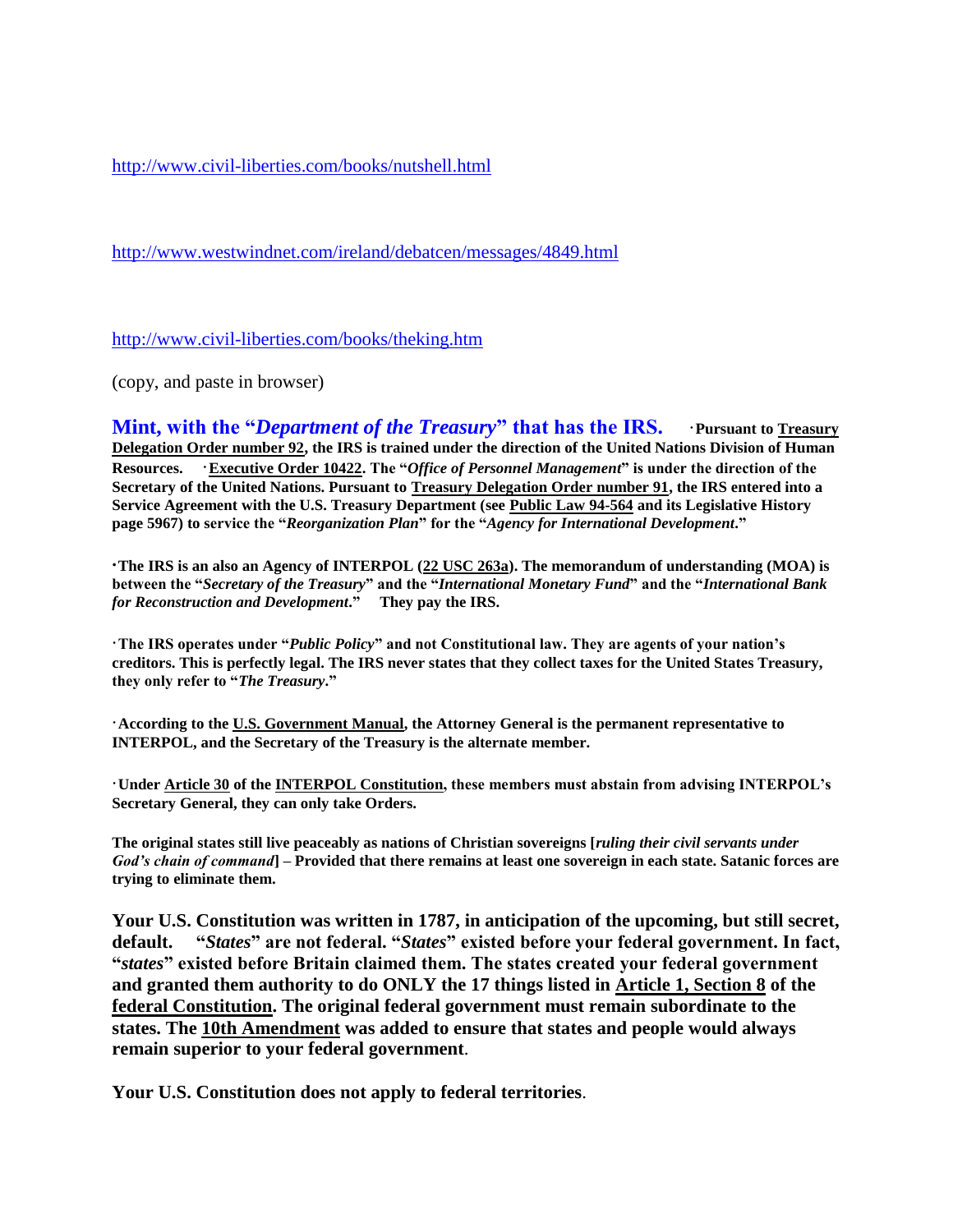**Examples**: **taxes need not be uniform in the territories, nor is any territory guaranteed a Republic form of Government. No citizen of a territory can become President. No citizen of Washington, D.C. can become President. Congress can do whatever it wants within the territories. In all cases whatsoever. This is why territories wanted to free themselves by getting admitted into the Union. Territories are not part of these united States. Washington D.C. is a territory. Therefore, Washington D.C. is not a part of these united States. Again: no one from Washington, D.C. can become President because no federal person can have political rights. You can voluntarily become a federal person by checking a box that asks if you are a U.S. citizen.** 

**In 1811, the Charter for the Central Bank expired and renewal was denied. This caused the War of 1812. We lost, which allows the English Central Bank to continue in the U.S. to this very day. (This is why these criminals aren't prosecuted and the fed will not be audited.)**

**Your federal government now rules the states. How did this happen**? Answer: **It doesn't. State citizens were offered a substitute authority of a similar sounding, but all capitalized, name and Treasury Direct Account, and "***entered into society.***" The real states remain dormant awaiting a remnant to awaken them. Remember, all of this process is intentionally caused by "intent" to be deceptive and thereby misleading and a fraud upon the Sovereign people and their progeny.**

**Your federal legislature makes laws for the territories and territorial persons. State legislatures make laws for state governments. To hide the legislatures strict jurisdictional limitations, they often use alternative meanings of words in their statutes staples. I don't want to confuse you here with a lot of legal gibberish, but if you are going to study the laws and court decisions you need to understand that the legal definitions are not common meanings.** Examples: **There are three United States (***per the Supreme Court's Hooven case***), there are four U.S. Constitutions (***the original, the one for Virgin Islands, the one for Puerto Rico, and one adopted as the by-laws of the federal corporation***), there are seven** *Treasury Departments***, there have been only three** *Internal Revenue Services* **(***Guam, Philippine, and Puerto Rico, AND NO OTHERS***),and there are 54 states. If you don't know with whom you are dealing, and you sign their Form just once, with a perjury oath, then you are trapped in their snare.**

**Without an oath, you do not exist in their eyes. They cannot see you. You are above their laws. Once you fill out their Form, you now have legal existence in the eyes of their law.**

**The word "***cognizance***" means that they can see you from the eyes of their law. There is always a presumption of a perjury oath on any government Form. "***Oaths***," like salutes, are a form of worship and are initiated by the subordinate toward the superior. Once you swear an oath to your new god, just once, then you are on their roster. You are the subordinate. Once you are on their roster, they can call muster at any time and you must show up and perform your duties. They will determine your values for you. Example: You must now pay taxes**, **under duress, for abominations that are contrary to your values.**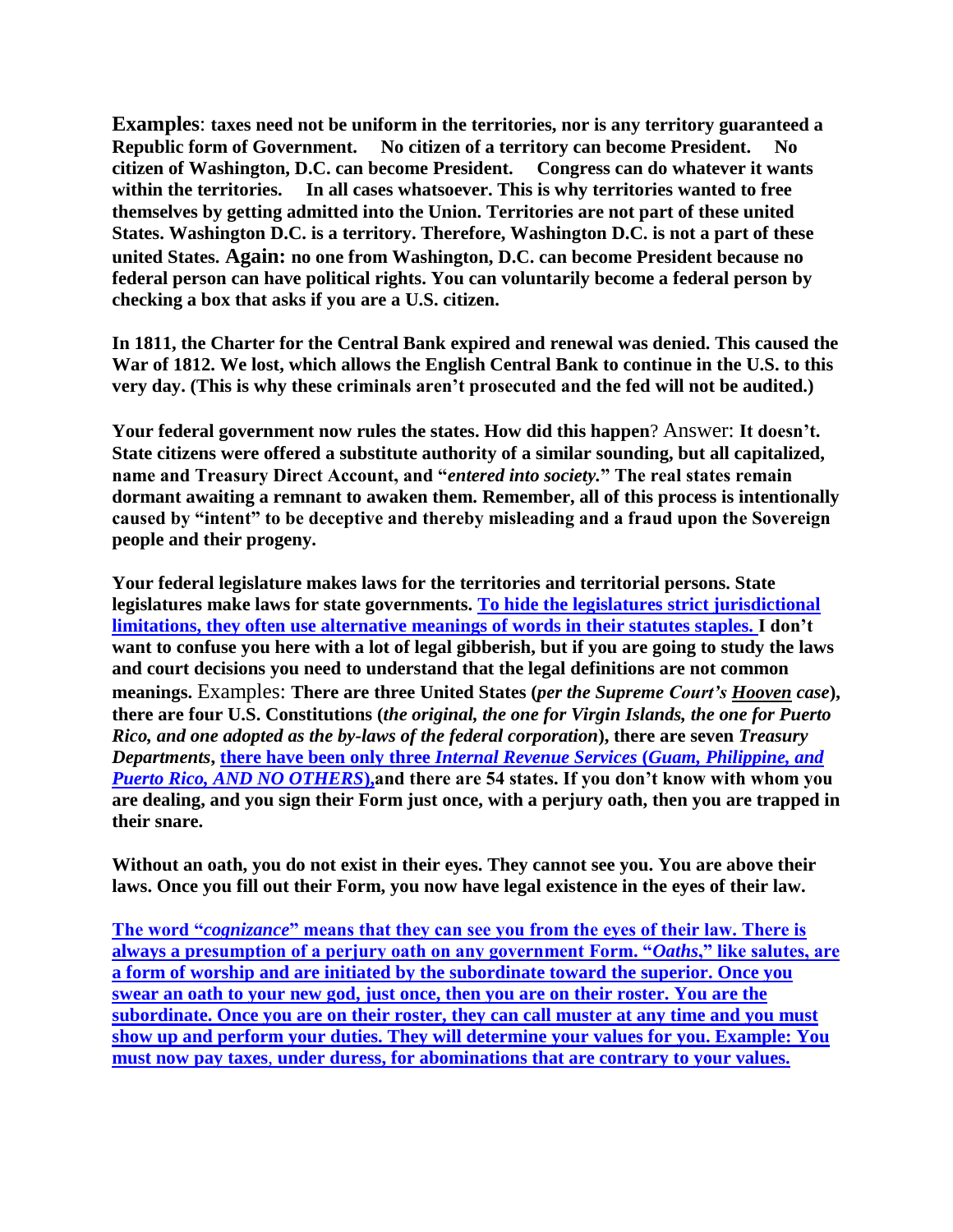**When the states failed to convene Congress from 1861 to 1871, a band of conspirators took matters into their own hands. The reconstructionist's took over control of the States with a Corporation incorporated under the District of Columbia.**

**This Corporation is entitled: "***The United States.***" It was created by the 41st Congress in 1871 by Session III, Chapter 61 and 62. It still exists today. They adopted your Constitution as their by-laws. Since by-laws can be interpreted to the advantage of whatever politics of the day happen to exist, this started a conflicting history of court decisions**.

**Whenever you see your state name with only the first letter Capitalized, this refers to the original creators of your federal government. Whenever you see your all capitalized STATE OF\_\_\_\_\_, on legal documents like licenses, laws, court decisions, and birth certificates, this refers to a subsidiary Corporation of the United States, of the District of Columbia. The all capitalized "***STATES***" are political sub-divisions of the United States.**Again: **"federal persons" cannot have and exercise rights.**

**19 CJS section 884: "***The United States Government is a Foreign Corporation with respect to a State***." In re: Merriam's Estate, 36 N.Y. 505, 141 N.Y. 479, Affirmed in U.S. v. Perkins 163 U.S. 625**

**In 1935, Social Security was offered to Americans. The Act was written by Chief Justice Brandice for the Rothchilds. Section 904 of the Act was supposedly written by Paul Warburg, Jr. (***who was in charge of your Federal Reserve during WWI while his brother Max Warburg was in charge of the German Central Bank***).**

**According to the Supreme Court in Ashwander v. TVA, anyone who "***avails himself of a benefit***" is in a federal territory, and cannot question jurisdiction. Perhaps now you understand why they encourage you to get a Social Security Number. By getting a number, you've negated the reason your state was admitted into the union.**

**The United States Treasury Department personnel (***who represented us at the founding of the United Nations in 1945***) were later determined to be "***Communists***" according to "***Senate Report Interlocking Subversion in Government Departments***," dated July 30, 1953. Treaties with the Communist U.N. are "***equal***" to your U.S. Constitution.**

**In 1977, Public Law 95-147 declared that banking institutions (***including State Banks***), were to be under the direction and control of the corporate Governor of the International Monetary Fund, a private entity of the United Nations.**

**In 1933, the United States (***Incorporated***) went bankrupt and was transferred to the bankruptcy receivership. The IMF installed the Secretary of the Treasury as Chief Executive of the federal Corporation. Read Clearfield Trust Company v. U.S., 318 US 363 for proof of federal bankruptcy. Or Senate Report No. 93-549 (page 187 and 594**).

The **Clearfield Doctrine**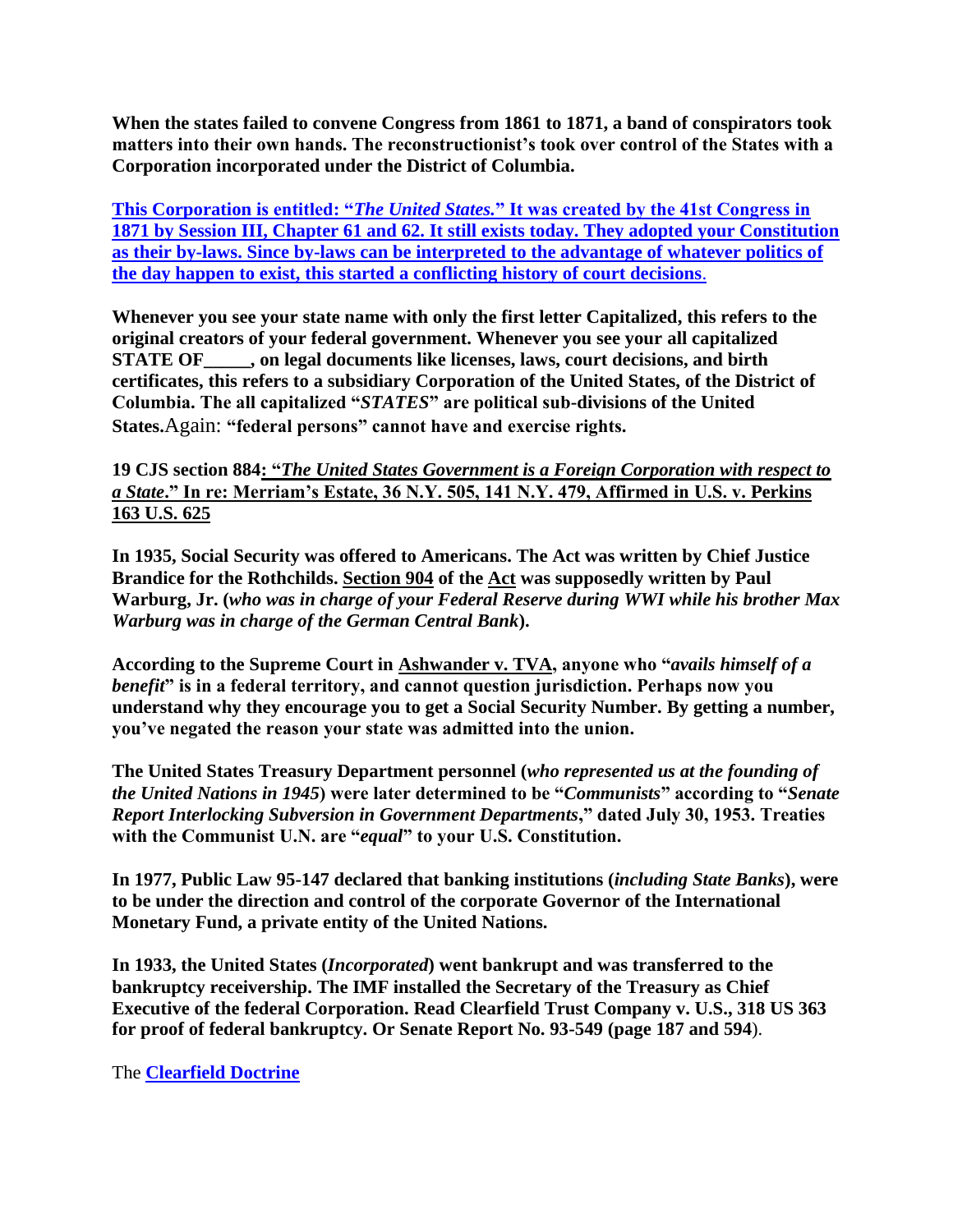**requires this bankrupt incorporated United States circa 1871 to abide by the laws of commerce, i.e. the Uniform Commercial Code. The IRS must be incorporated if it deals in non-redeemable Federal Reserve Notes and negotiable debt instruments instead of Gold and Silver. What contract did you sign to obligate yourself to this Corporation?** 

In re Floyd Acceptances,

*74 U.S. (7 Wall.) 666, 680 (1869) (Our statute books are filled with acts authorizing the making of contracts with the government through its various officers and departments, but, in every instance, the person entering into such a contract must look to the statute under which it is made, and see for himself that his contract comes within the terms of the law.); <http://supreme.justia.com/us/74/666/case.html>*

Neirbo Co. v. Bethlehem Shipbuilding Corp.,

*308 U.S. 165, 171 (1939) (Since the corporation had consented to be sued in the courts of the state, this Court held that the consent extended to the federal courts sitting in that state.); <http://laws.findlaw.com/us/308/165.html>*

Keifer & Keifer v. Reconstruction Finance Corp.,

*306 U.S. 381, 388-389 (1939) (Therefore, the government does not become the conduit of its immunity in suits against its agents or instrumentalities merely because they do its work. United States v. Lee, 106 U.S. 196, 213, 221 S., 1 S.Ct. 240, 254, 261; Sloan Shipyards Corp. [306 U.S. 381, 389] v. U.S. Shipping Board Emergency Fleet Corp., 258 U.S. 549, 567, 42 S.Ct. 386, 388.);<http://laws.findlaw.com/us/306/381.html>*

## CLEARFIELD DOCTRINE

**"Governments descend to the level of a mere private corporation and take on the characteristics of a mere private citizen. This entity cannot compel performance upon its corporate statute or rules unless it, like any other corporation or person is the holder-indue course of some contract or commercial agreement between it and the party upon whom the payment and performance are made and thereby, willing to produce said documents and place the same evidence before trying to enforce its demands called statutes. For purposes of suit, such corporations and individuals are regarded as entities entirely separate from government." " Governments descend to the level of a mere private corporation and takes on the character of a mere private citizen [where private corporate commercial paper (securities) are concerned]". . . "For purposes of suit, such corporations and individuals are regarded as an entity ENTIRELY separate from government." Bank of US v. Planters Bank, 9 Wheaton (22 US) 904, 6 L. Ed. 24**

**The Federal Reserve Bank is a private business. It is not a part of government according to Lewis v. Federal Reserve, 680 F2d 1240**.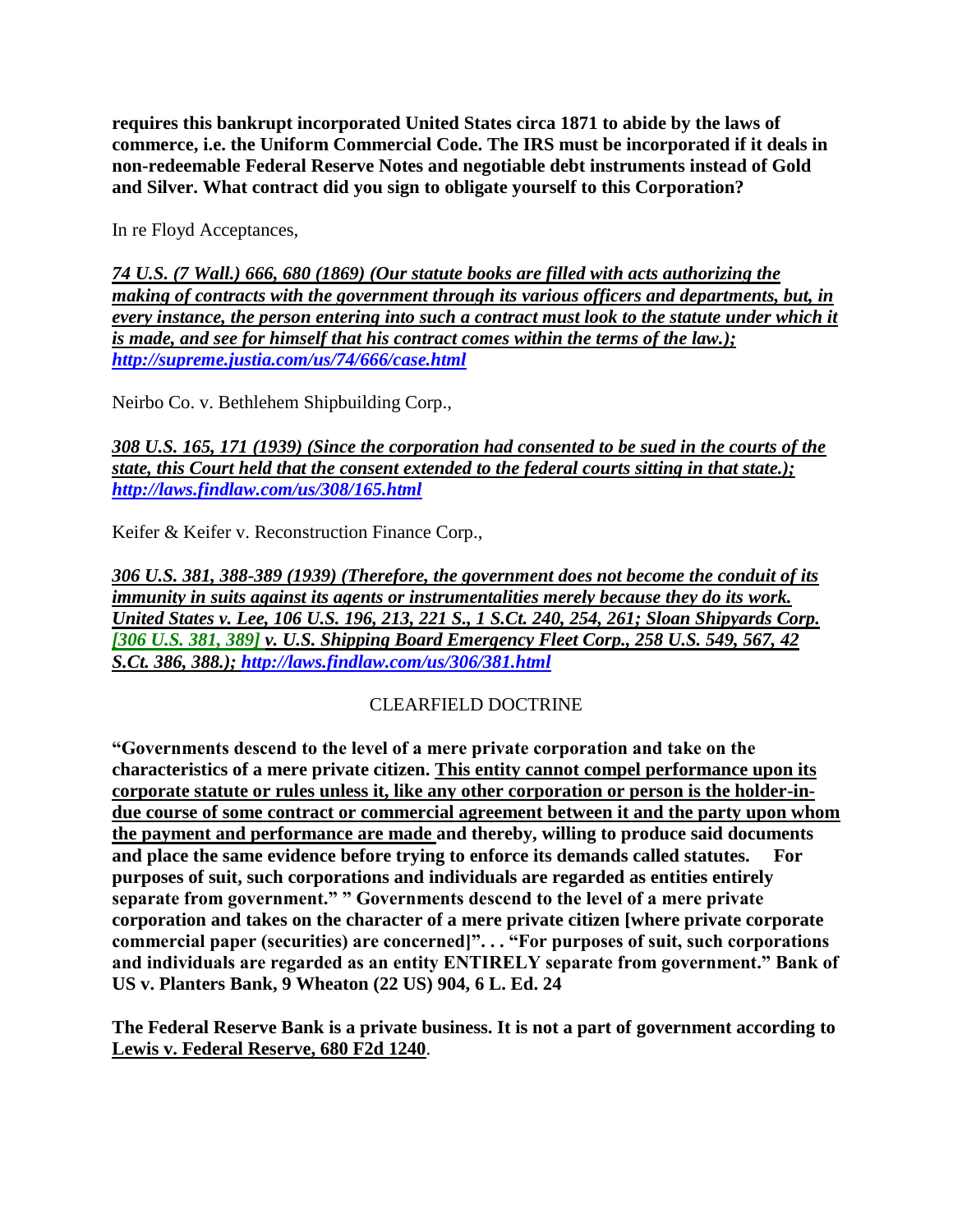75 Congressional Record 12595 – 12603 **contains a quote from the House Banking Committee:**

**"***Some people think the Federal Reserve Banks are U.S. government institutions. They are not government institutions***."**

**Do not ever confuse the United States federal Corporation with their state masters who also have the same name (***the masters who wanted to secure the blessings of liberty to their posterity***). You must be careful if you ever want to contract with them. "***Contracts***" are above your U.S. Constitution. If you were to contract with them, you might find that private property could be taken without just compensation, or perhaps you could be drafted to fight UNjust wars, or perhaps they could tender something other than gold or silver coin, or perhaps you could be subjected to their regulatory Agencies (***and by the way, "liberty" is the absence of regulation***). Perhaps you could even be jailed for a crime. Prior to 1938, most crimes had to have victims. After 1938 anything could be a crime.**

**Are you prepared to be a criminal? The original apostles were often in jail, and most of them were executed. John 16:2 tells us to be prepared for execution. Jesus Christ himself tells us that even our relatives will turn us in to have us put to death. Luke 21:16. Are you prepared?**

#### SPOT THE TREND:

**In 1994 the Justice Department announced its perpetrator profile of who it considers to be a religious cultist**:

**"***A cultist is one who has a strong belief in the Bible and the Second coming of Christ; who frequently attends Bible studies; who has a high level of financial giving to a Christian cause; who home schools their children; who has accumulated survival foods and has a strong belief in the Second Amendment; and who distrusts government. Any of these may qualify but certainly more than one would cause us to look at this person as a threat, and his family as being in a risk situation that qualified for government intervention*."

**The Defense Department's operations plan for** *Civil Disturbance Doctrine***:**

**"***If any civil disturbance by a resistance group, religious organization, or other persons considered to be non-conformist takes place, Appendix 3 to Annex B of Plan 55-2 hereby gives all Federal forces total power over the situation if/when local and state authorities cannot put down said dissent***."**

**"***POR:SGH:JCS Pub 6, Vol 5, AFR-60-5 hereby provides for America's military and the National Guard State Partnership Program to join the United Nations personnel in said operations*."

**The Crime Control Act of 1993 definition of "***intent to commit terrorist acts***" includes any acts that: "***appear to be intended – (1) to intimidate or coerce a civilian population; (2) to influence the policy of a government by intimidation or coercion***."**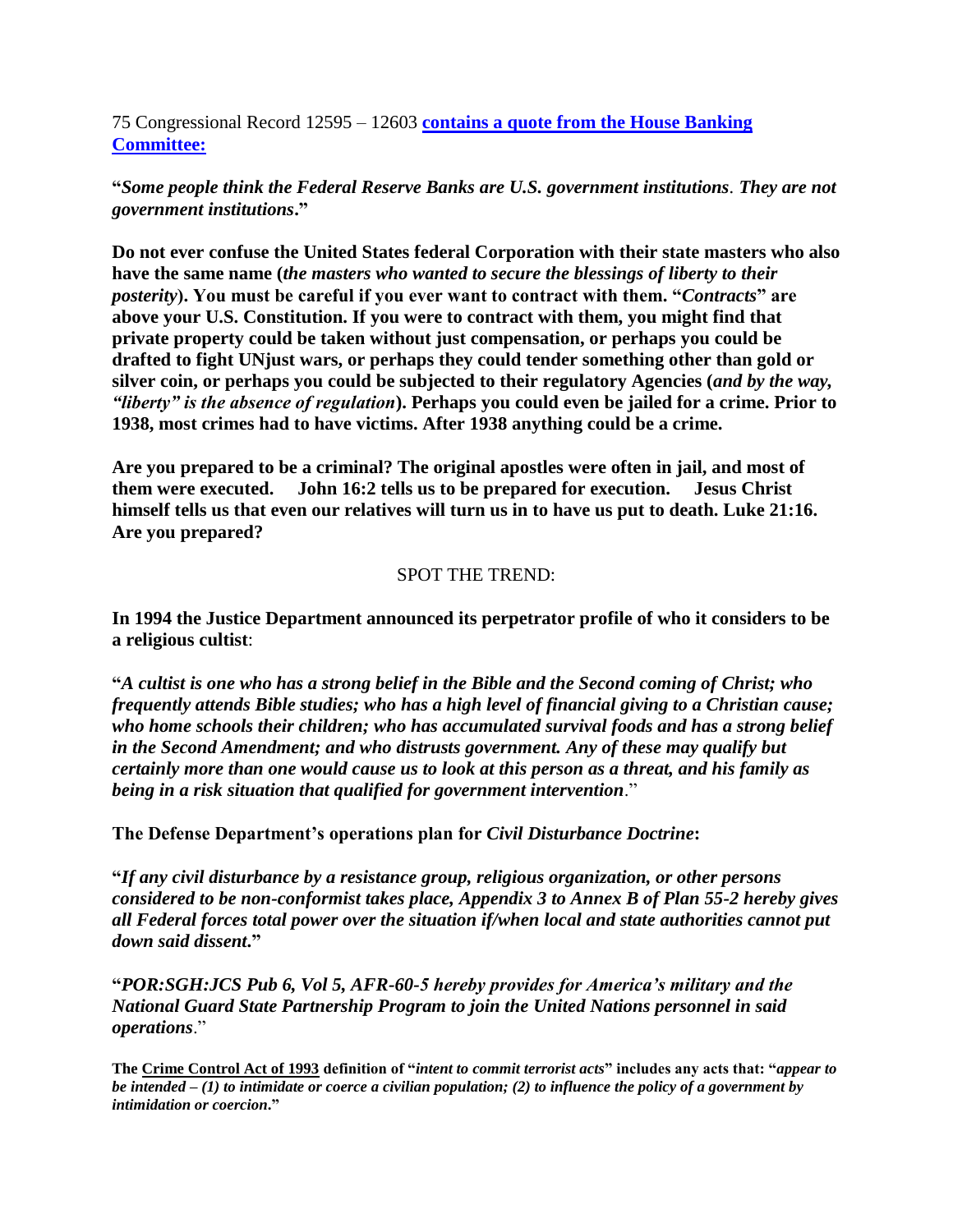·**[***Could evangelism be a terrorist act***?** *Could influencing others to write to Congressmen be political intimidation intended to influence a policy of the government***?** *How about distributing tracts***?]**

·**This same Crime Control Act, Chapter 113B, Section 138 protects witnesses. You will not be able to confront or find out who your accusers are,even though your 6th Amendment allows you to confront your accusers in court. (***How did they get around this***?** *Did you waive this right***?) Submission to this tribunal will automatically waive these rights.** (**Actually most all of this legislation is enforceable only within the District of Columbia and its several territorial States.**)

Hate Crime Laws

**prohibit you from speaking out against politically incorrect behaviors. Try reading Leviticus 20:13 in public and see how well the Bible is tolerated in public. Your religious liberty will not be tolerated. You are a terrorist. Here in the same nation that the Pilgrims founded to establish religious liberty. Here in the same nation where your Declaration of Independence says that governments are instituted among men to secure rights endowed by God. In 1993, President Clinton bragged about putting 100,000 new Police on the streets. Perhaps you didn't read the law. The Violent Crime Control and Law Enforcement Act of 1993, Section 5108:**

**"***The Attorney General … shall report to Congress and the President on the efforts made, and success of such efforts, to recruit and hire former Royal Hong Kong Police officers into Federal law enforcement positions. The report shall discuss any legal or administrative barriers preventing a program of adequate recruitment of former Royal Hong Kong Police officers***."**

**The Anti-terrorism and Death Penalty Act of 1996 allows the government to determine who terrorists are. You will not be allowed to assert otherwise.**

**Section 219(8**)

**: "***If a designation under this subsection has become effective under paragraph 1B, a defendant in a criminal action shall not be permitted to raise any question concerning the validity of the issuance of such designation as a defense or an objection at any trial or hearing*."

**On December 10, 1998, President Clinton signed Executive Order 13107, "***Implementation of Human Rights Treaties***" to implement within the federal government the Treaties "***to which the United States is now or may become a party in the future***." This includes Treaties that the Senate has wisely refused to ratify.** Examples: **The U.N. Treaty on "***Genocide***" says that persuading a religious group, in whole or in part, into changing their religion, is the crime of Genocide. The "***Office of Religious Persecution Monitoring***" has already been set up to oversee these hate crimes. The International Covenant on Economic, Social and Cultural Rights has been rejected for the past 50 years because it refuses to recognize the right of the individual to own property. The U.N. Convention on the Rights of the Child allows children the freedom of expression, freedom of association, and freedom of conscience and religion. This means that prostitution, gangs, cults, and witchcraft are now**